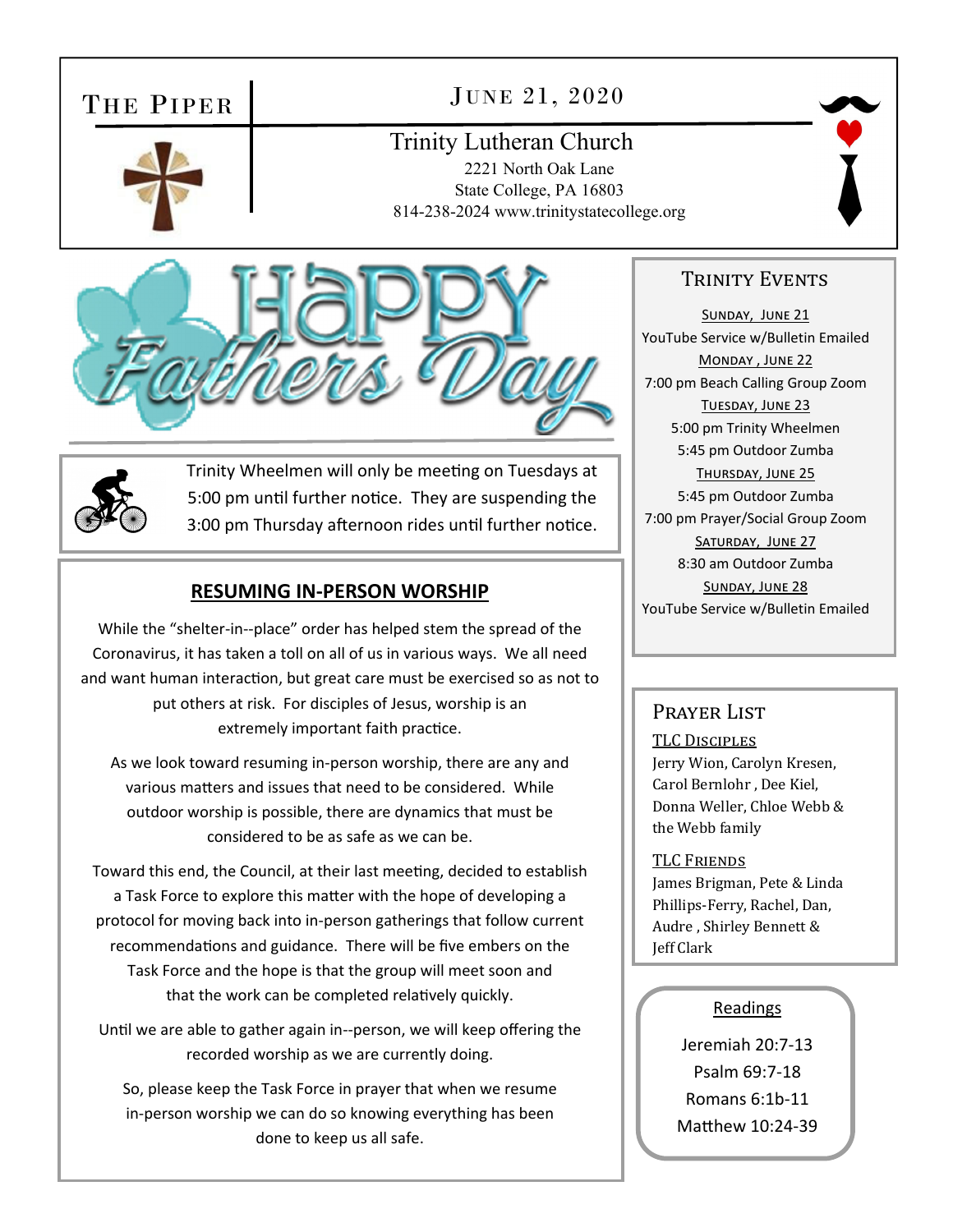Accidents happen. Accidents can happen to anyone. Sometimes, accidents happen to those we know and love.

You may or may not know that three or our TLC disciples recently were involved in a traffic accident. Rachel Webb along with her twin sisters Olivia and Chloe were in a very serious accident with a tractor-trailer. While Olivia was not serious hurt, Rachel was hospitalized overnight and finished recovering at home. Chloe, however, bore the brunt of the collision. She had to be hospitalized for nearly three weeks and has yet a lengthy recovering. As of the writing of this article, Chloe is to be discharged to begin physical therapy at home.

As you may expect, Chloe and her family have incurred expenses that insurance does not cover. The family is expected to meet that costs not covered by their insurance. A friend of the family has established a GoFundMe page, through which you may have made a donation. If you have, thank you so much on the part of the family.

At the last council meeting, this matter was considered, and the council decided to establish a Special Campaign for Chloe. So, if you would like to make a donation for Chloe and her family, please, make a check payable to Trinity Lutheran Church, with Chloe Gift in the memo space.

If you have any questions, feel free to contact the church office.

The Webb Family deeply appreciates the thoughts and prayers everyone has offered for them. As they move forward, we will keep the congregation informed of any needs they may have as Chloe now embarks on the long journey to recovering.



| Lynn Garrison         | 3              |
|-----------------------|----------------|
| Cindy Moyer           | 3              |
| <b>Heather Card</b>   | 5              |
| Linda Leslie          | 5              |
| Stephen Clinger       | $\overline{7}$ |
| Lena Sheaffer         | 8              |
| <b>Scott Sheaffer</b> | 11             |
| Roger Glad            | 12             |
| Don Kiel              | 12             |
| <b>Laurette Gonet</b> | 14             |
| Kaile Jump            | 14             |
| Cynthia Rabbers       | 15             |
| Louis Mayer           | 18             |
| <b>Scott Peachey</b>  | 21             |
| Chloe Webb            | 21             |
| Olivia Webb           | 21             |
| Selena Tressler       | 24             |
| Sally Adams           | 25             |
| Nicolle Frey          | 25             |
| Sarah Zembower        | 25             |
| Jessica Rodabaugh     | 26             |
| Parker Phillips       | 29             |
|                       |                |

#### TRINITY LUTHERAN CHURCH

#### **COUNCIL**

JULY 2019 - JUNE 2022

EXECUTIVE TEAM

John Fryer, President (chenita@earthlink.net) Carol Smith, Vice President (piffy1957@gmail.com) Laurette Gonet, Secretary (Laurette.Gonet@gmail.com)

CHURCH PROPERTIES TEAM

Jay Aubuchon (jayaubuchon@gmail.com) Bob Coyle (bcoyle63@gmail.com)

#### MEMBERS AT LARGE

Kayla Smith (kayjosmith22@gmail.com) Sue Glad (gladsam@comcast.net) Elaine Burn (ejb559@comcast.net) Sue Ellen Krupa (sekrupa77@gmail.com)

#### FINANCIAL TEAM

Christy Bartley, Treasurer (cek4@psu.edu)

Debbie Fryer, Financial Secretary (debbieconrad19522@yahoo.com)

#### **STAFF**

Pastor Ronald C. Miller, Jr. tlcrevron@comcast.net

 Beth Robbins Office Administrator tlcoffice2@comcast.net

Barbara Roberts, Pianist barbroberts1960@gmail.com

Brian Woodland, Custodian oppgrade9@yahoo.com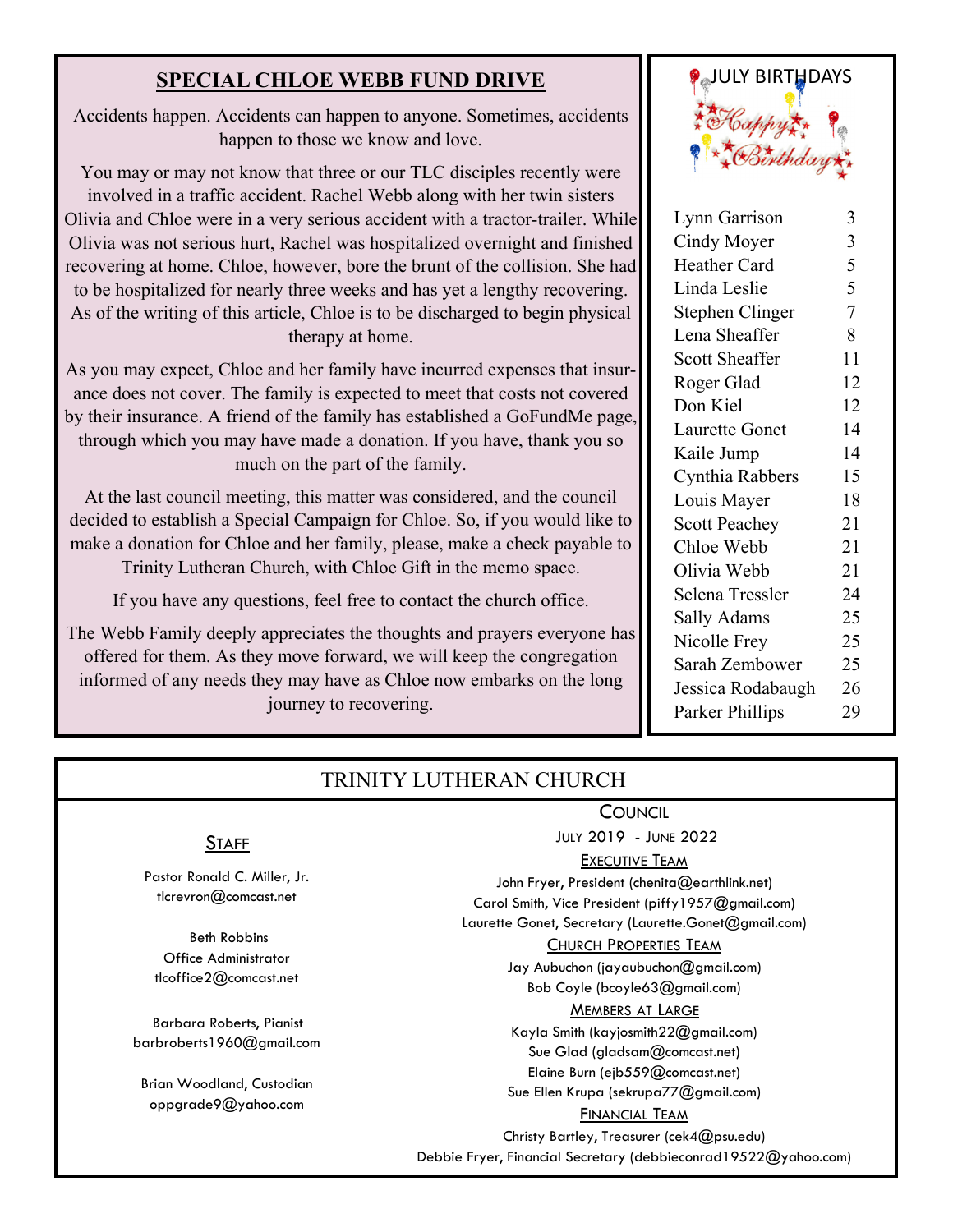## *From the Pastor's Desk*

June 21, 2020

Dear Sisters and Brothers in Christ,

As you know, the turmoil in our world has continued to unfold, compounding our fear, multiplying our insecurities, and increasing our confusion. It is all so overwhelming – COVID 19 still spreading, unemployment at record highs, the economy in shambles, political leadership at odds with each other. Finally, Racial Issues have come to the forefront. These and other global issues affect us all and we cannot turn a blind eye toward any of them.

"Black Lives Matter," has become a worldwide movement. We may now be at a point in this country to tackle the hard work of racial justice and equality. How might we here at Trinity participate in this work toward justice and equality for all people? No doubt, there is a myriad of ways, and each of us must search our own hearts as to where the Spirit might be guiding or inspiring us. As a community of faith, I note three things at a minimum we can do to get started.

**PRAY** – Our faith is rooted in prayer. Simply put, prayer is conversation with God. Just as we talk with and listen to others, we do the same with God – both talk and listen! Such conversations can help us discern what God may want us to do, where God might want us to go, and who God might want us to serve. Prayer is something we do as a community of faith, as families, and as individual disciples of Jesus, who himself, spent a great deal of time in prayer.

**STUDY** – While there have been resources regarding racial injustice and inequality available for many years, now more than ever, there are countless items for use by groups and by individuals – DVDs, books, webinars, podcasts, to mention just a few. Some lend themselves to use with small groups meeting via Zoom for series or sessions, others are for a longer one-time event with follow up to be determined.

**ENGAGE** –Prayer and Study may help us to understand but will not lead to change, either within ourselves or in our relationships, unless we take steps to Engage. Change can only happen when we step out in faith. Engaging may mean deep and heartfelt conversations with people of color. Engaging may mean joining local or national organizations that are working toward racial justice and equality or supporting them with financial gifts. Engaging may mean something unique to you and your family.

Our faith is strengthened, even comes to life, when we allow it to motivate us to love in action for the sake of our neighbors in need.

Yes, these are trying and overwhelming times, but these times also offer a plethora of opportunities for us to make a difference in our world, our neighborhoods, and our families in Jesus' name. God is always with us. God is always watching over us. God is working through us for our sake and for the sake of others. May he continue to guide and equip us for the ministry to which he calls us anew in this day and age, to the glory of his name!

God bless and keep you and yours!

Peace and love,

Pastor Ron

Pastor Ron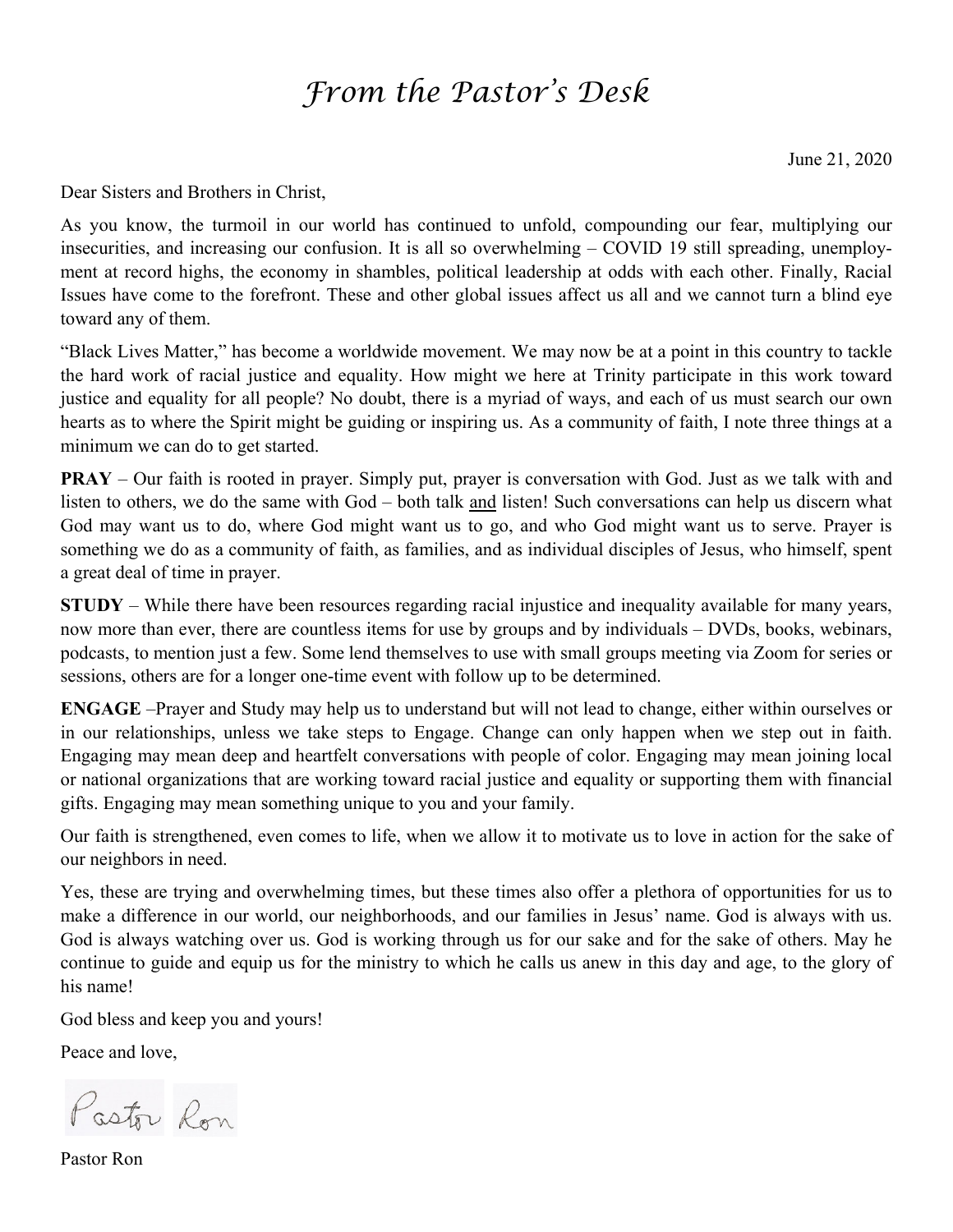#### EMUANEL 9

No doubt you have heard about Juneteenth, a commemoration of the slaying of nine African American people in a church in South Carolina.

Channel 19, the CBS affiliate in Columbia, SC shared this report:

COLUMBIA, S.C. — Five years ago, on June 17, 2015, about two dozen members of a Bible study group at Charleston's Emanuel AME Church -- known as Mother Emanuel -- were holding their regular weekly evening meeting.

A white man entered the church shortly before the meeting started and sat in with the group, beside Rev. Clementa Pinckney. After prayer was said and the meeting was over, the white man stood up and opened fire on the African American churchgoers, killing nine.

We not only remember these and other victims of racial violence, but also support efforts to curb such injustice. The rostered leaders of our Nittany Conference met for a special prayer service remembering the Emanuel 9 at St. John Lutheran Church in Bellefonte, PA. Unfortunately, I could not attend, but here is a post of that service. May it offer peace and hope for us all.

https://www.facebook.com/groups/278246172630450/? multi permalinks=996035080851552&notif id=1592445123962875&notif t=group activity

#### **DEEPER WATERS AND YOUTH COOKOUT**

Since Centre County has moved to the Green Phase of COVID‐19, we are able to do some very limited in‐person gatherings, so long as masks are worn, and social distance is maintained. Therefore, we had a cookout last week for the Deeper Waters students and their families. We all had a great Ɵme!

So, another DW and Youth Cookout is set for Sunday, June 28, 5:30 – 7:30 pm. Menu to be determined. Given the current guidance all the food will be prepared here and served in ways that maintain safety for all. Just **bring a mask and a lawn chair**, along with your appetite and smiling face!!!

> Call Pastor Ron, 814‐933‐8514, (tlcrevron@comast.net) with questions or to register.

> > Families and friends welcome!

# What a confusing time<br>to be a pirate.